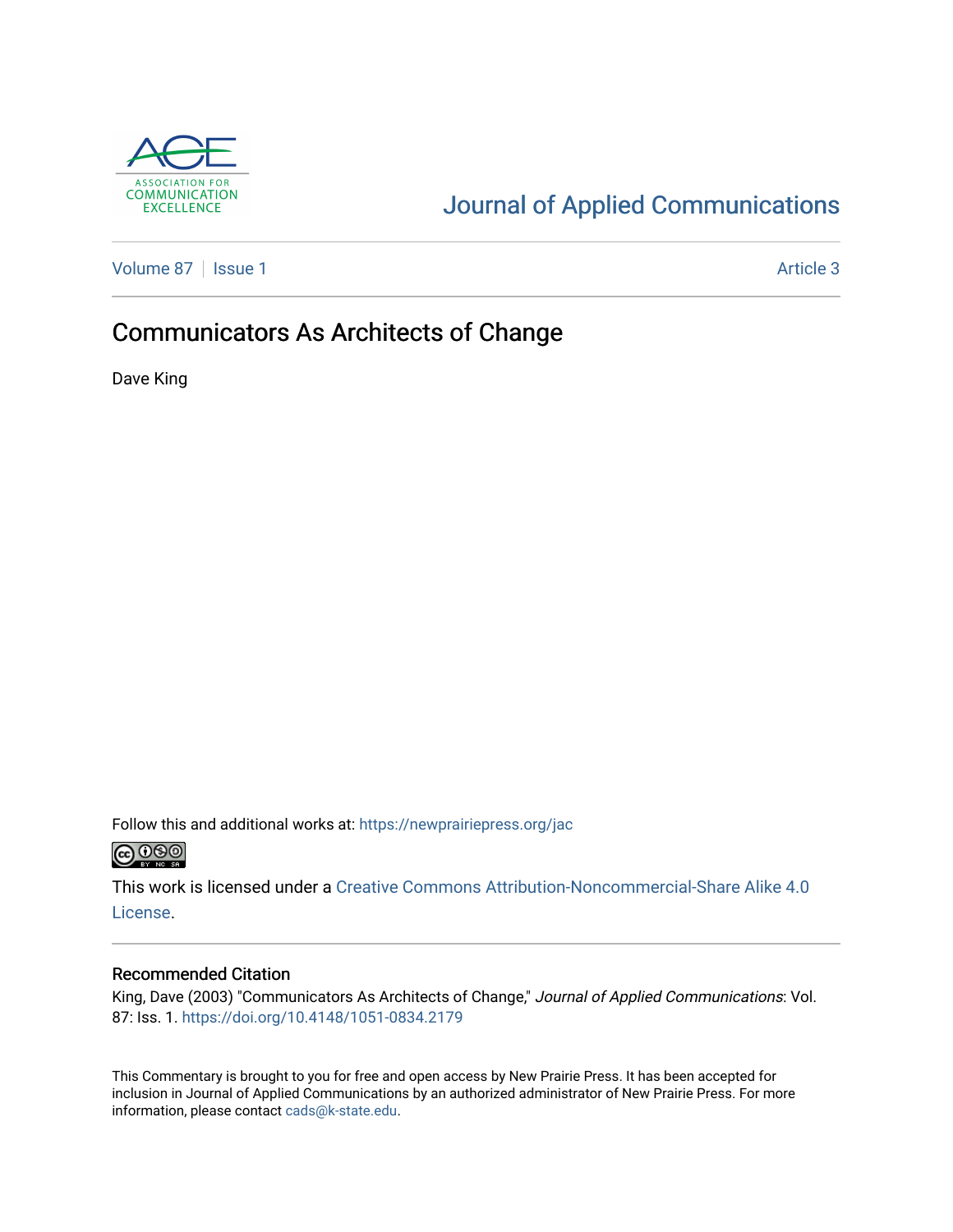## Communicators As Architects of Change

#### Abstract

Our future as communicators is inextricably tied to the future of Extension and Land-Grant outreach.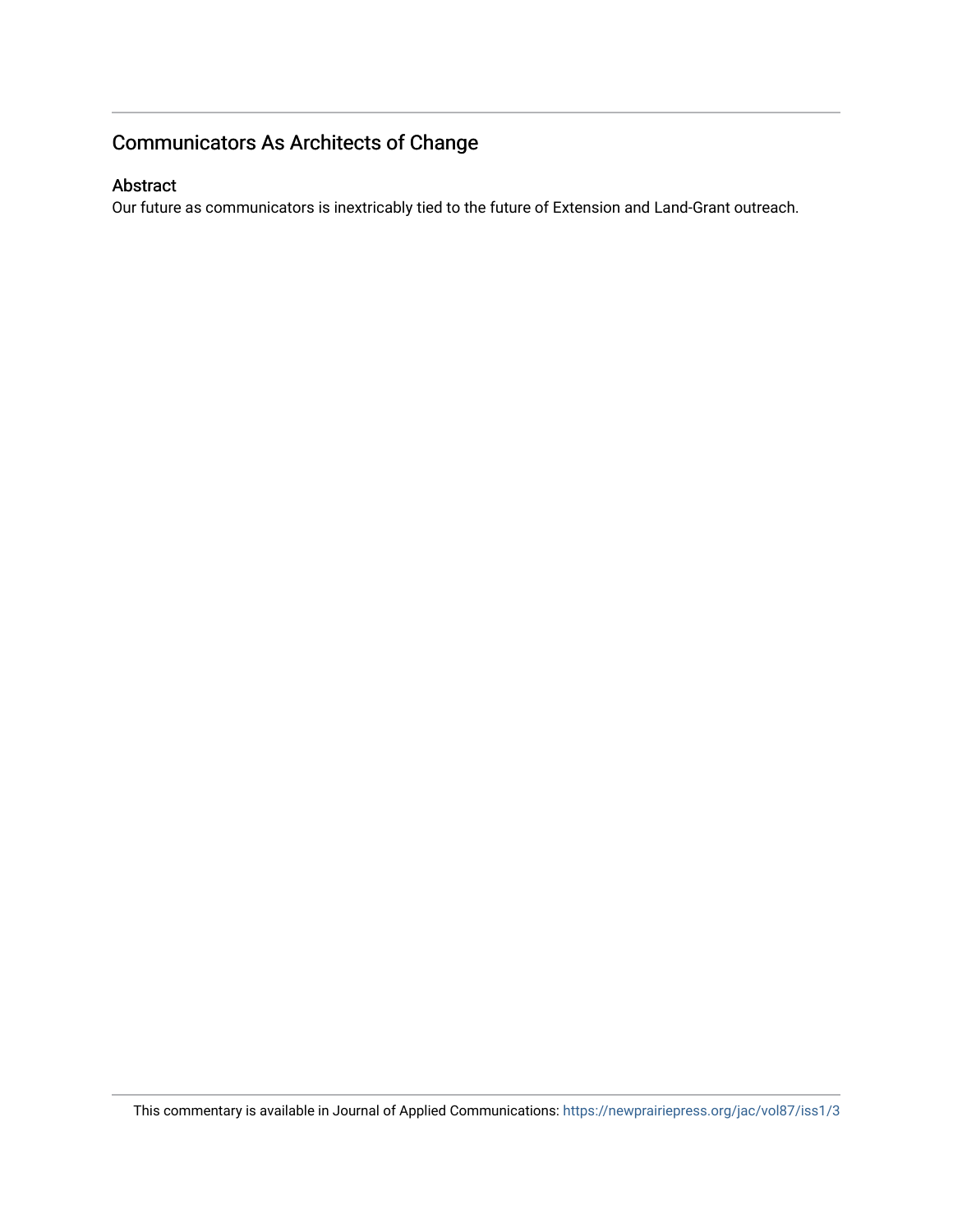### **Commentary**

# **Communicators As Architects of Change**

Our future as communicators is inextricably tied to the future of Extension and Land-Grant outreach. Although some of us are science writers or documentary videographers and such, many more of us are editors, designers, and photographers who are completely involved in reaching out and engaging Land-Grant target audiences using whatever mix of media appropriate.

There are storm clouds on the horizon, however. Extension faces stiff and growing competition for audiences–new and traditional–in what has become known as the information marketplace.

This new competitive environment is driven by technology, but does that make it an information technology problem? Not really. It's a communication problem. As a 30-year agricultural communication veteran reminded me recently in the hallway of the Internet 2 meetings, "I've been searching for ways to reach target audiences since I started. Why should this be any different?"

Recent efforts to address information competition have centered on a concept called e-Extension. As this initiative takes form, some communicators may question the importance and their involvement. To find answers let's begin with an analogy. Imagine e- Extension as a giant building prior to ground breaking. This is a structure where many different sources of expertise and learning will flourish in contiguous open and accessible spaces. Who's responsible for what is generated in those spaces? Who's responsible for making sure people find the information that best fits their needs? Who's responsible for quality control in those spaces? Who's responsible for outcomes that match needs? These are clearly questions that communicators must answer.

However, many communicators look at this analogy and assume they have nothing to do until the building is built. They appear to take the attitude: "You build it and we'll fill it."

So, who is responsible for what is built? Is it the building engineers, our IT colleagues? Will it be the analogous digital carpenters and electricians? Not really.

Architects design the building and control construction. If you want to make a change, you don't ask the IT engineers and digital carpenters to simply make the change during construction. You work with the architect. The architect is the person who sees the whole picture: the user needs, the construction needs, the budget constraints, the long-term goals and the short-term issues. Where are the architects in our profession? Should we be satisfied or resigned to sit back and let our IT colleagues build the e- Extension infrastructure? Probably not. It's a mistake to assume we will be able (or even asked) to step up and take over the stocking process of developing and adapting the content to satisfy customers needs. This is an opportunity many of us will get only once in our careers. This is an opportunity to provide leadership in an effort that could have more impact on our future professional success than anything we've experienced to date.

Admittedly there are few if any communication departments with a position titled architect on the staff listing. But among the editors, designers, filmmakers, photographers, science writers,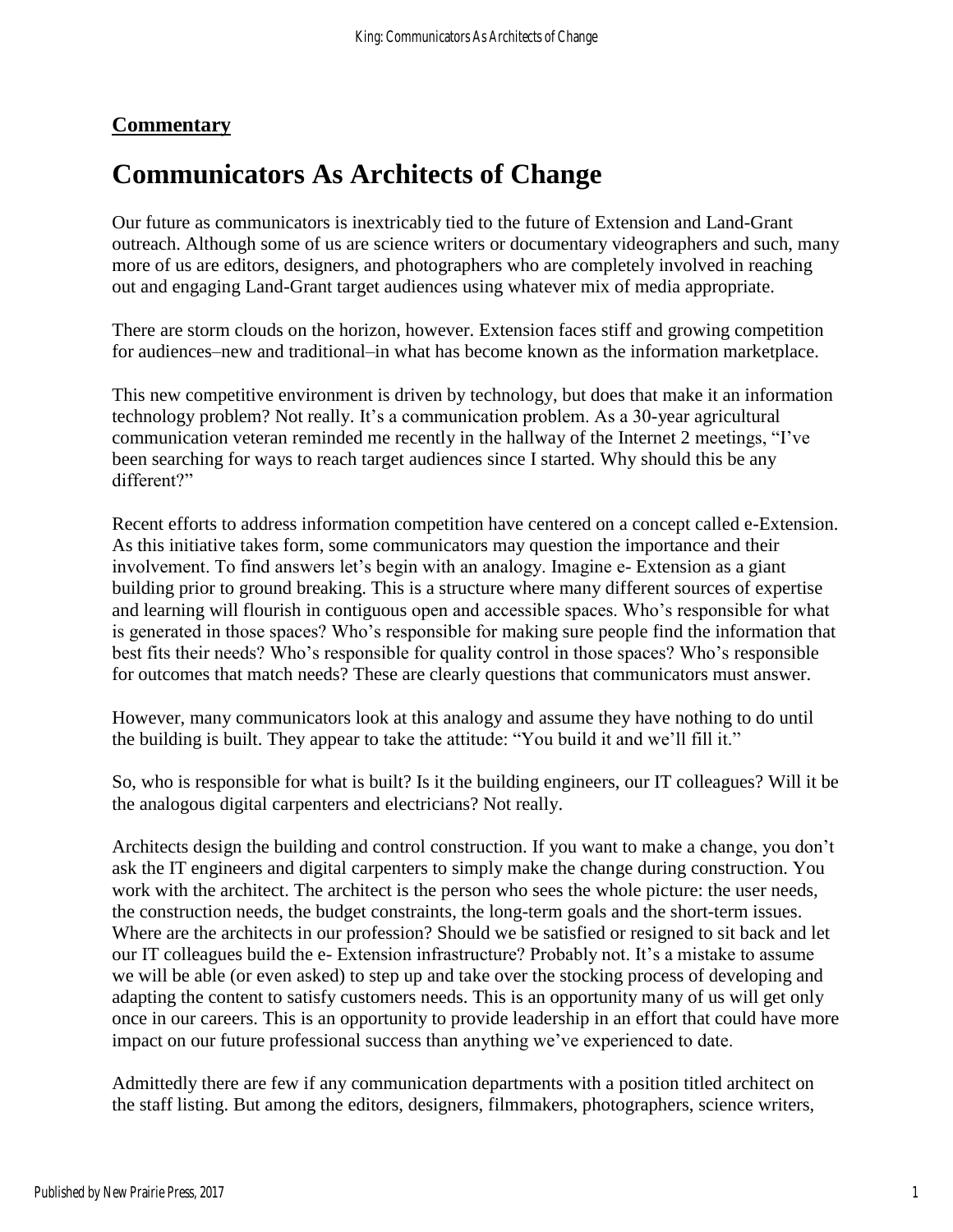administrators, and others that do fill those staff listings, there are people who are filling the role of architect.

At a fundamental level we provide the overall architecture for everything coming from the Land-Grant system as outreach. We help faculty identify audience needs, we develop materials that address those needs. We manage efforts to get these materials into forms and places so people can access them. No one else in the chain has as much responsibility for the overall success of the system as the communicators–especially in e-Extension. Even faculty sources are typically more concerned with issues in their discipline than in distribution. Successful communication professionals are successful because they are the architects of the overall process required to meet user needs.

Our IT colleagues face the same issue in searching for architects versus engineers. The main difference is that many administrators simply default to the idea that e-Extension is "an IT thing." So, many IT departments–some with less experience or inclination for more global audience-based thinking–are being set up to fail. Busy administrators focus on day-to-day fiscal survival and just don't see the floundering. Of those who do notice, the response is to question whether we have the right IT people handling these issues. Bringing in more (or different) digital carpenters seems to be their answer.

So we come back to the initial questions. Where and how should communicators step up?

To answer the where question, start at home. The e-Extension initiative will have some success as a national effort, but real success will be found in grassroots "skunk works," testing and adapting ways of making our individual outreach programs competitive in reaching our audiences. As you analyze audiences don't be constrained by traditional geopolitical boundaries. Audiences are found in communities of interest. They consider our internal boundaries of little use. Competitors will not be bound by them, so we can't afford to continue thinking in that fashion.

To answer how, I suggest establishing architect-oriented teams with your IT colleagues. Focus on using all the tools available to dramatically improve ease of access to expertise from your institution in a timely fashion (the two most critical factors for success.)

Do this proactively. Whether we call it e-Extension or just doing our job, outreach programs at our colleges and universities will be successful only if we provide access to information, educational materials, learning modules, and courses in a timely (anytime) and easily accessible (anyplace) fashion. Brainstorm completely new ways of working outside the geopolitical boundaries to provide access anytime anyplace. Test these new ways. Analyze why they do or don't work. Adapt them and reapply. Then share these tests, analyses, and uses of technology with your colleagues around the country.

And finally, read. Innovation in the marketplace is being driven by new combinations of ideas. There are few truly new ideas. More likely, existing ideas are combined in a new way or in a new context to drive innovation. Look for new and existing ideas in books like The Tipping Point by Malcolm Gladwell; The Innovator's Dilemma by Clayton Christensen; Blown to Bits